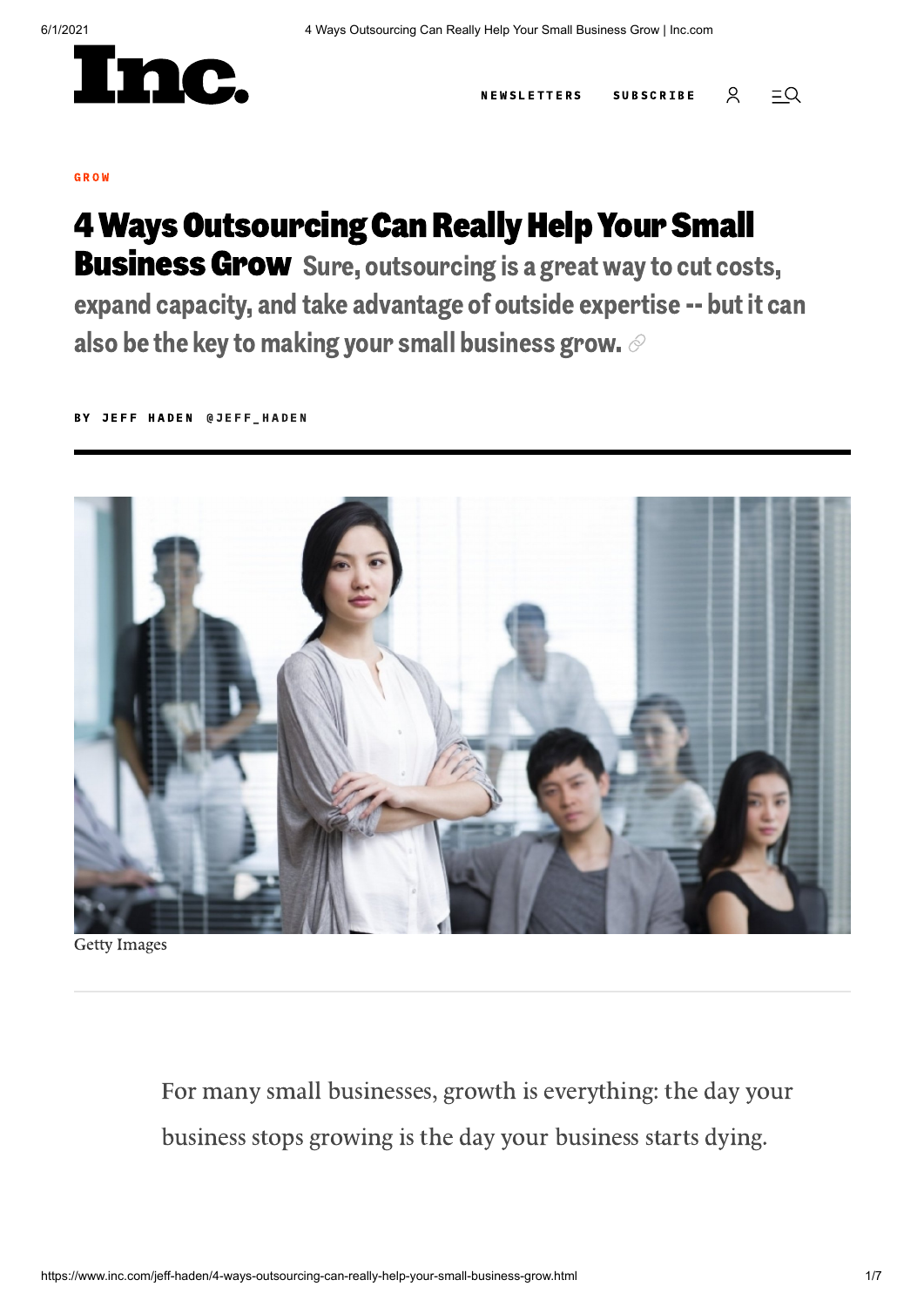But growth takes time and resources -- time and resources you may not feel you have.

The following is from Ed Reeves, co-founder and director of [Moneypenny](http://www.moneypenny.com/), the market-leading telephone [answering](http://www.moneypenny.com/) specialists with offices in the U.S., U.K., and New Zealand. (Instead of having random people in a huge call center take your calls, Moneypenny assigns one person to your account.)

### Here's Ed:

No one can do everything. And neither should they.

As entrepreneurs, however, we're generally pretty bad at accepting this fact. I definitely was in my early days. We naturally want to protect the company we've spent months if not years nurturing... and letting go of the reins can be terrifying. The truth is though, we have to.

Growth--and that's the ultimate goal for any business--can only be achieved when you're free to focus on the things that drive the biggest ROI. Creating new products, developing your service, improving your scalability... those are efforts definitely worth your time. Taking care of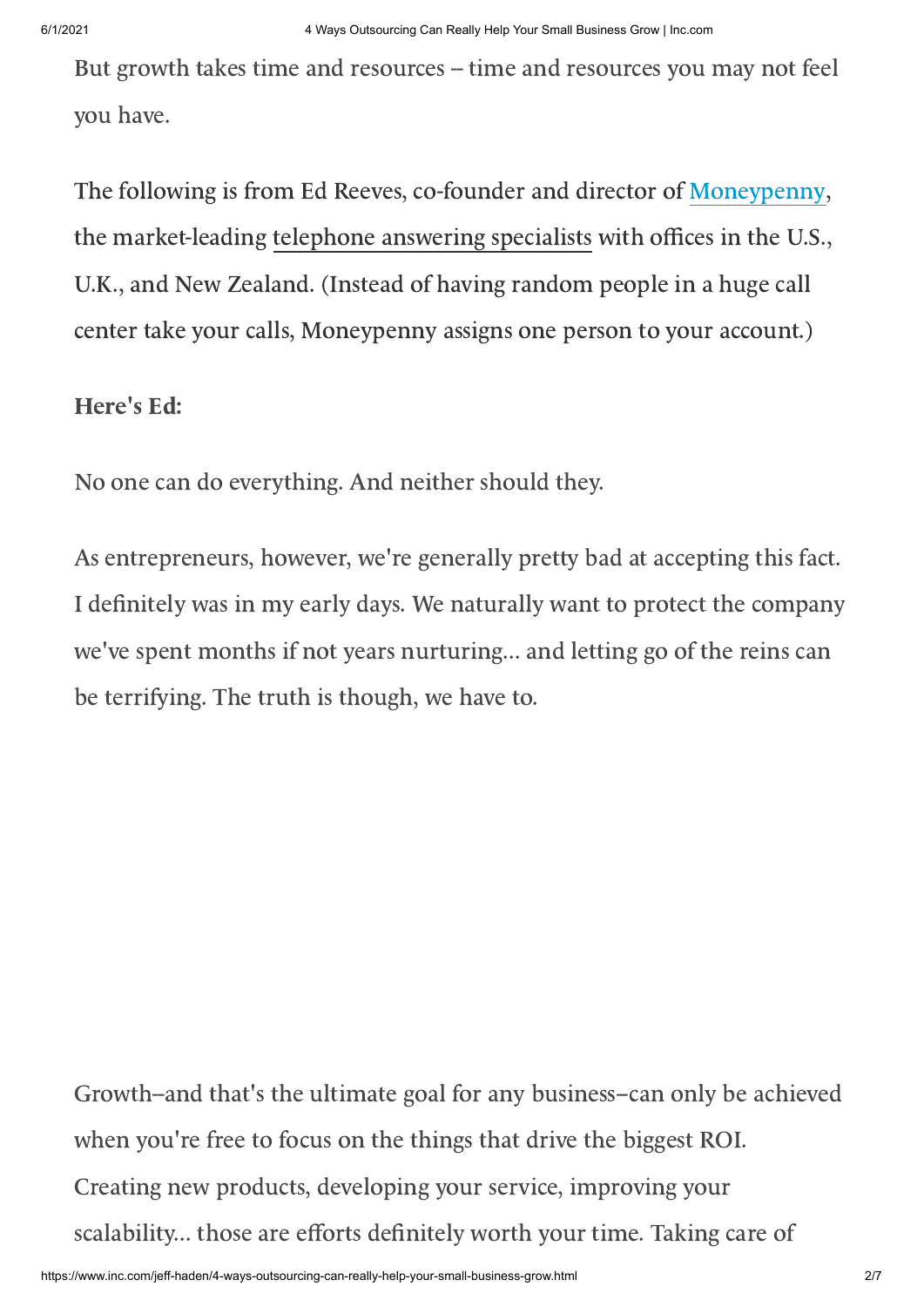paperwork, sorting out payroll problems, making sure your website is SEO optimized, or designing an advertisement are not.

Freeing up the time to focus on what is truly important, is, of course, a lot easier said than done. For most small business owners every minute of every day is already crammed full.

So what are your options? For many firms, one of the most popular is to outsource. Here are four reasons why you should outsource certain tasks and how that can boost your growth:

### 1. Outsourcing frees up capital for growth.

Saving money isn't just smart; it's a necessity for most companies. Why? Saving money frees up capital you can invest elsewhere in your business.

This is key-especially in the early stages-when you'll benefit from avoiding large expenditures. Fortunately this is where outsourcing offers exponential advantages. By converting fixed (and often sizeable) outgoings into variable or smaller costs, outsourcing frees up cash to be used elsewhere.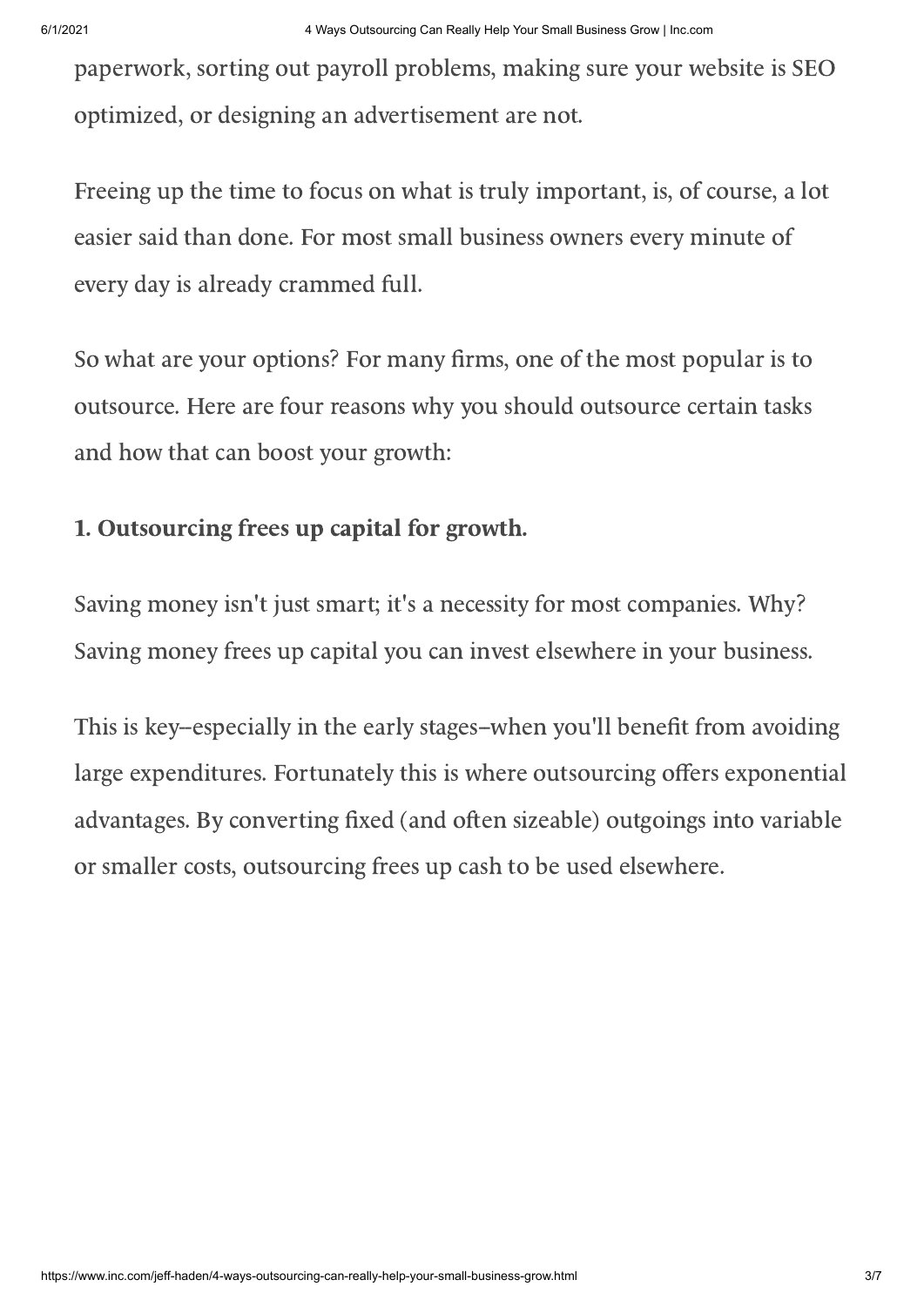It's equally beneficial if you're looking for funding. Those investing are far more likely to be attracted to a company that has the cash to plow back into revenue-generating activities. It seems obvious, but time and time again I've seen otherwise successful businesses flounder because they've failed to grasp this.

## 2. Outsourcing lets you focus on what you do best.

I hate doing accounts. It has, and always will be, my idea of purgatory.

So one of the first things I did when I founded Moneypenny was to hire an accountant, someone who loves sifting through spreadsheets and sorting out figures.

Why? For one thing, I knew they'd be far better at doing the accounts than I ever would. But secondly, and most importantly, I also knew it would buy me back some time -hours upon hours that would otherwise be wasted on working out the math, keeping up with compliance changes, or trying to understand the latest rules and regulations. That, by anyone's measure, would not be time well spent.

As an entrepreneur I am most useful to my company when I focus on the activities that will make it grow. To do that, I need time.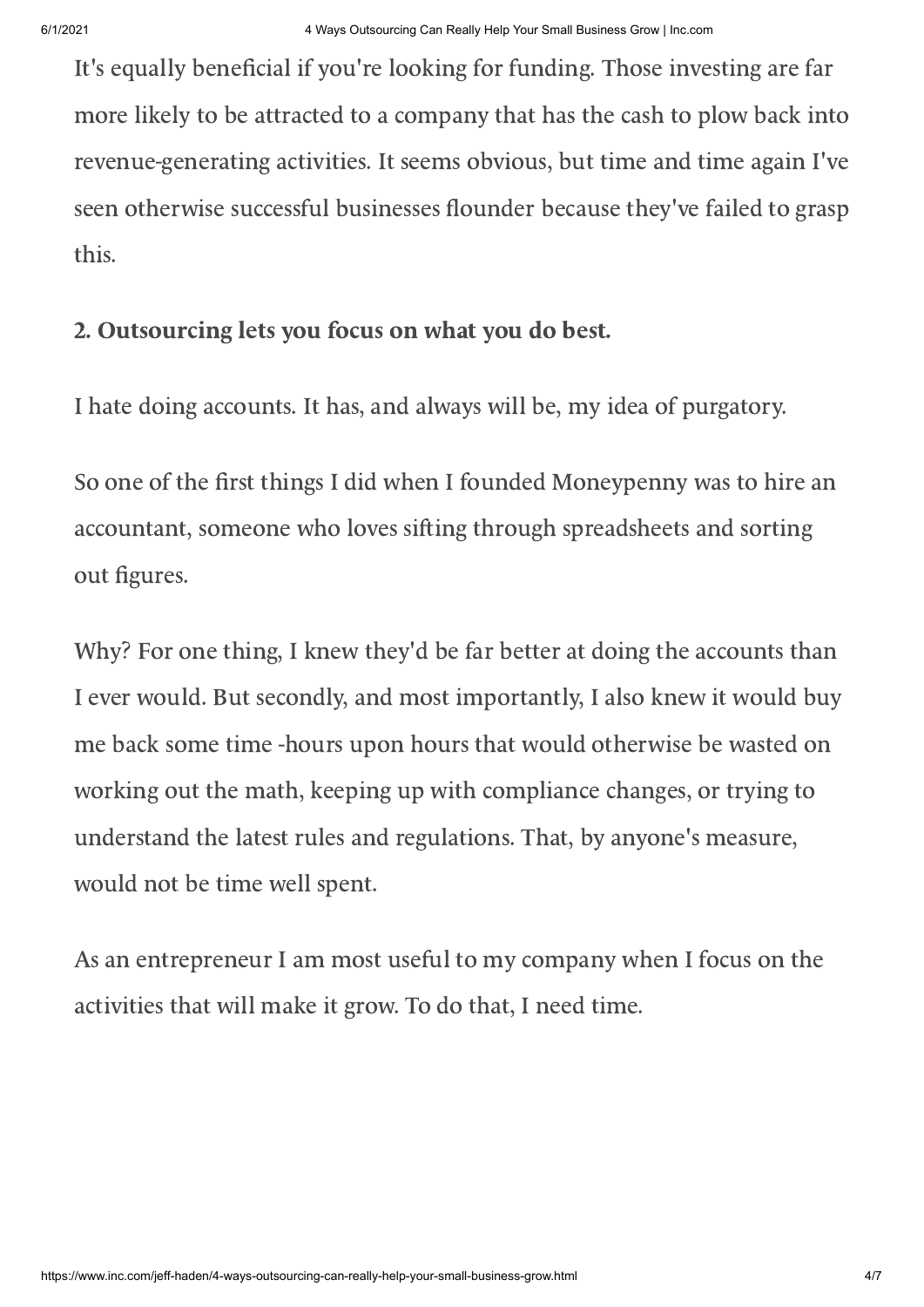This applies to anyone in any business. We all need space to focus on what we do best, and if we don't have that time we have to create it.

Master this and you'll unlock the secret to faster growth.

#### 3. Outsourcing gives you instant access to experts.

Here's one of the earliest business lessons I learned: the biggest barrier to growth is surrounding yourself with the right people.

In the early days, however, this is easier said than done. With a limited budget, the million dollar question is: How do you find those all-stars who can take your company to the next level?

One of the best ways is outsourcing. Whether you're a startup, small business or sole trader there will surely be tasks you need help with on a one-off or part-time basis. Like designing a new website. Or coming up with a successful marketing campaign. Or payroll, IT, or customer service.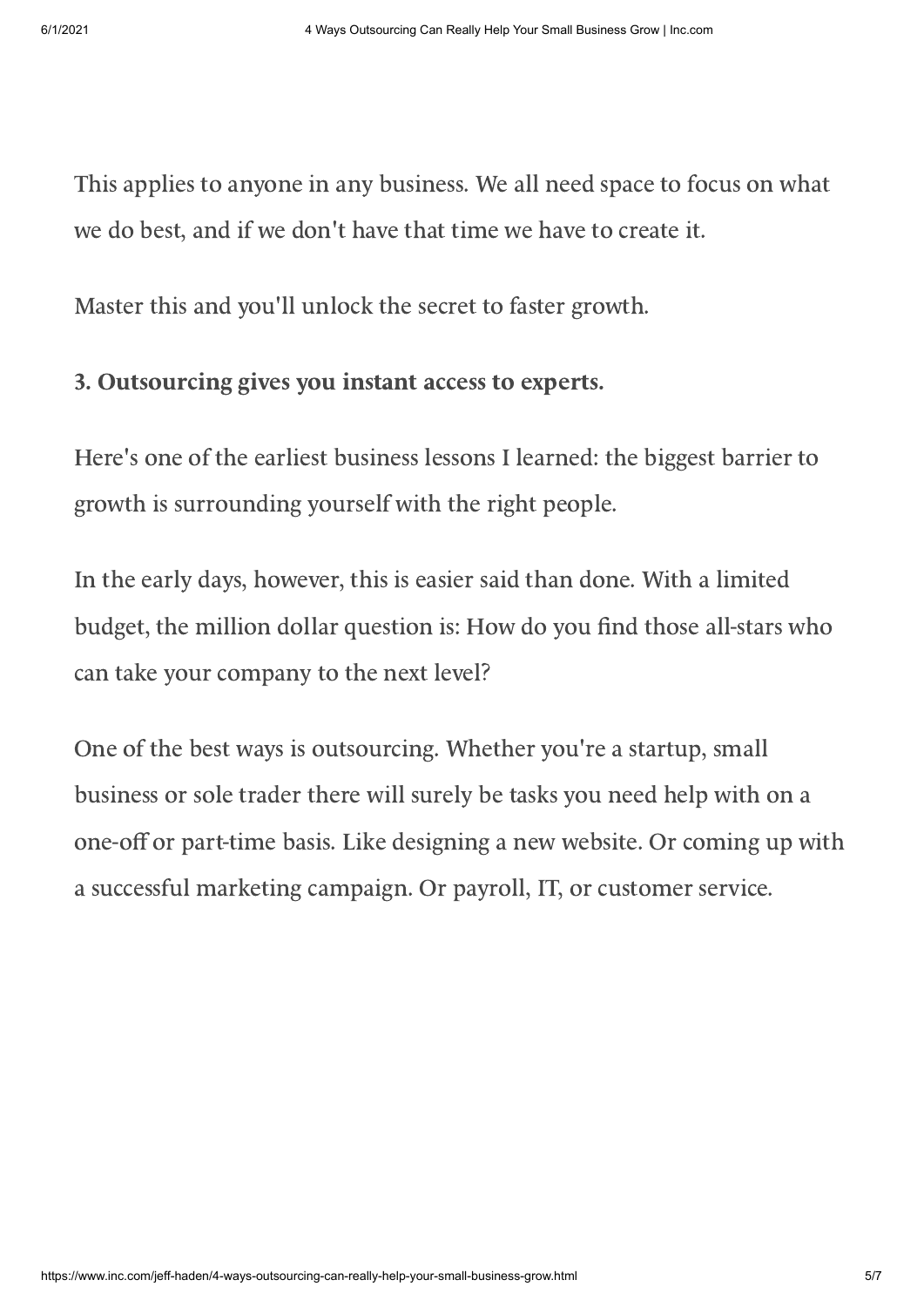Whatever it is, outsourcing is a sure-fire way to access a talented bunch of people at a fraction of the price it would cost to hire them in-house.

Gone are the days when larger corporations held the monopoly on looking professional. Clever cloud technology has leveled the playing field and allows even the smallest firms to rival their larger competitors.

### 4. Outsourcing gives you much greater flexibility.

No two small businesses are the same... yet the one thing they do have in common is the need to be flexible because things can-and often do--change quickly.

Take a client of ours who runs a boutique event agency. Before joining us she typically received a few inquiries a week. But then, after an article about her firm appeared in a national magazine, her phone lines went crazy. She knew it could be a step change for her company but also knew she didn't have ability to maximize the opportunities on her own.

That's when she gave Moneypenny a call. In a matter of hours we were able to provide her with a professional and experienced virtual receptionist, something that would have taken weeks if not months if she'd hired inhouse. (It can of course work the other way, too. You may lose a major client when you least expect it and suddenly no longer need the manpower you previously required.)